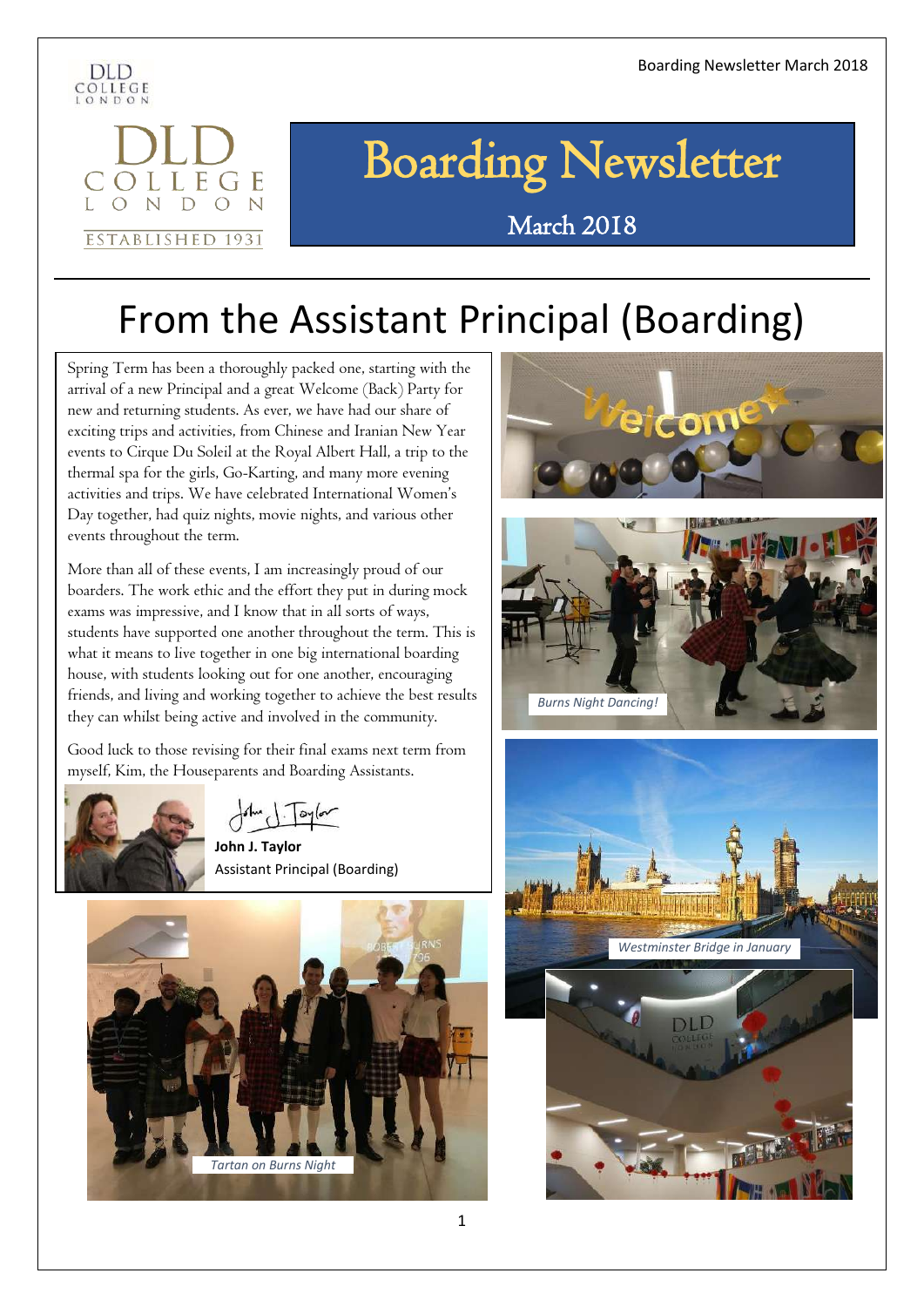

# Boarders' Trips & Activities

We have had another successful spring term of trips and activities for our boarders with a full and diverse programme ranging from Scottish country dancing at our Hootenanny and an extensive programme of performance arts for our Chinese New Year Concert to the fast and furious Go Karting Grand Prix and our inhouse Table Football Tournament.

It is very encouraging to see so many young people enjoying interacting and socialising with each other during these trips and activities; their fun, laughter and enthusiasm is contagious and makes all of the boarding team's efforts worthwhile.

Our planning for the summer term is now well under way and we start the new programme with a host of Harry Potter themed events. In May we are showcasing a silent disco in the atrium, a first for DLD and we end this academic year with a range of cultural events at theatre land in the West End.

It has been proven over and again that participating in trips and activities enhances our students learning experience and helps forge lifelong friendships. We will be sending our summer programme out to all parents and guardians shortly and hope that all of our students will sign up and join us for at least one trip or activity.



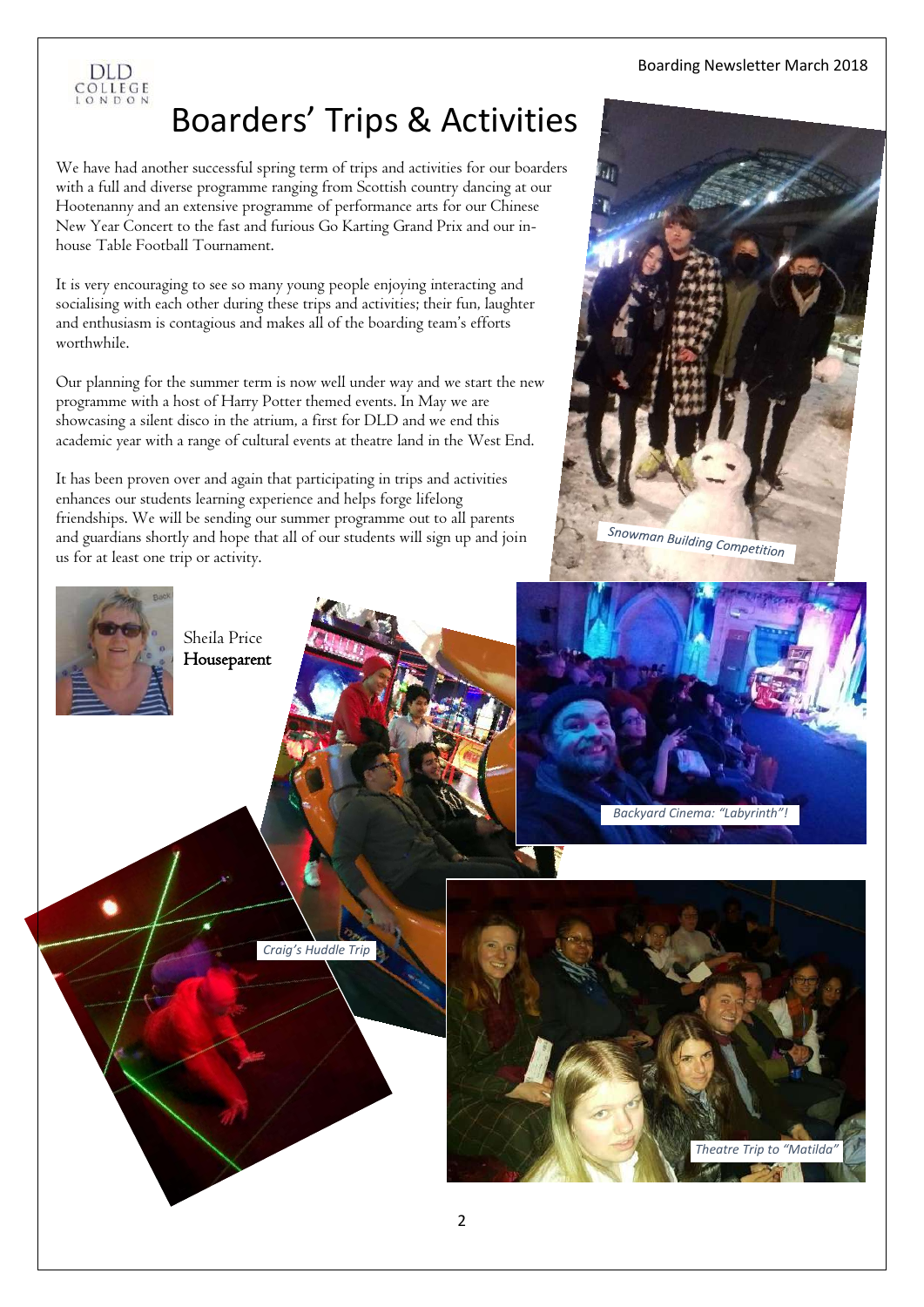

# Special Occasions

This term has been jam-packed with celebration, we started off with a Welcome (Back) Party where we met and welcomed our new and returning boarders.

Shortly after we had a traditional Burns Night complete with a piper and the address to a haggis. The students enjoyed dressing in tartan and learning the steps to some traditional Scottish dances.

For Chinese New Year we had incredible performances from our talented students including dancing, singing and piano recitals. Pancake Day followed shortly where students ate pancakes through an obstacle course!

We have also been treated to the customs and traditions of Persian New Year this term, which was a great celebration for our international community.

Next term we have our International Day to look forward to, if you are returning home over the Easter break please make sure to

bring back something to contribute. We are also gathering ideas for our Farewell Party so do come to the Houseparents with any ideas.



Nicola Borland Houseparent



*Pancake Day Races!*









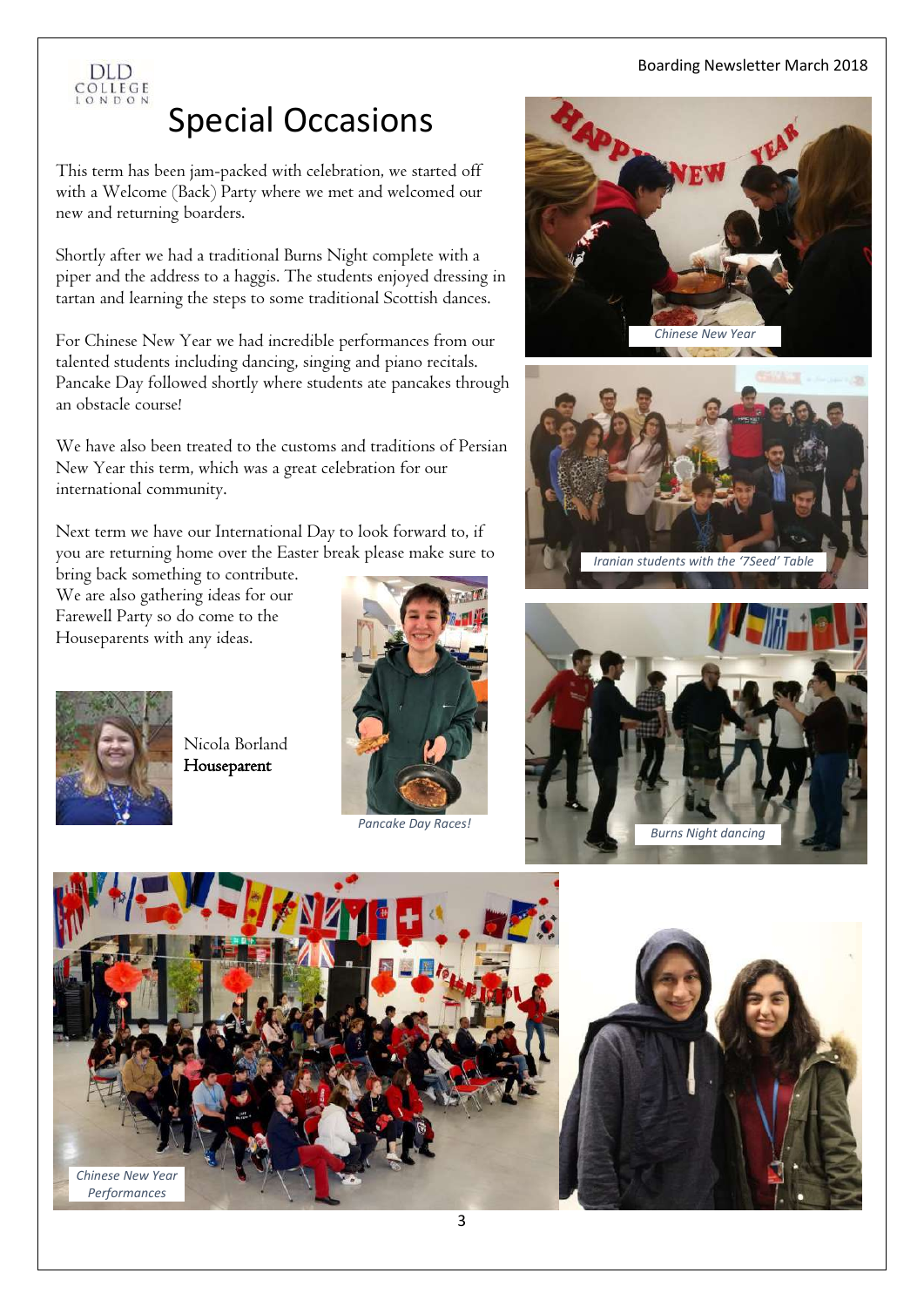#### DLD OLLEGE



### **Walkies!**

Going for a walk around our home is a great experience. It isn't just seeing the London Eye and Parliament, which are right on our doorstep, but it's all the other lovely things around us.

Every morning, John takes me to Archbishop's Park, which is about two minutes from DLD. Over the summer, Europe's longest zipwire was there, and on a few occasions this term, I've enjoyed rolling about in the snow outside College.

We often bump into boarders who have been to running club, or who are on their way out to enjoy London. Walking up Westminster Bridge Road the other day, I got lots of attention from a group of students on their way to Archery with our Boarding Assistant and Sports Coach, Veronica. I wish I could do Archery. Apparently my paws are the wrong shape. I can, however, give a high five…

> Sasha Taylor The "DLD Dog"



## Some Photos from our January 'Welcome (Back) Party'

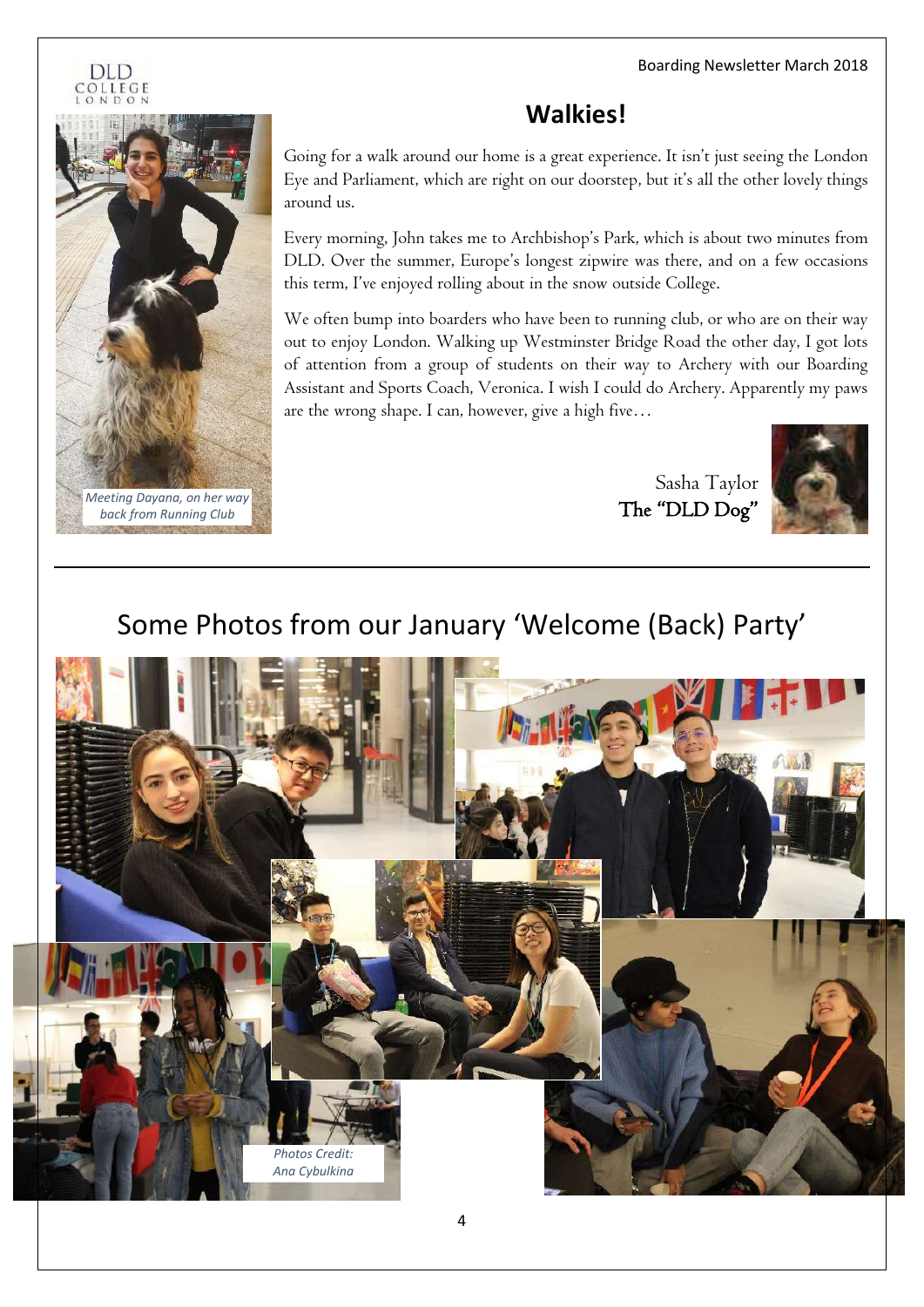

## **Guys and Dolls!**

Being in "Guys and Dolls" was definitely one of the best experiences this year. The whole process was so fun and after all the effort that everybody put in, it was also quite rewarding. The play allowed students from all years to be and work together to then produce something truly amazing.

When it came to actually performing, in the beginning it was slightly weird doing it in the atrium, the place where us boarders usually spend part of our weekends in. However, that quickly changed because once on stage, you just felt comfortable performing and welcoming other people to that well known area. After all, this was our play and we were presenting it for us, to give us that sense of accomplishment.

If I could I would unquestionably do it all over again. For this I just have to thank Mark Johnson for putting up with us and for allowing us to be part of this extraordinary event!



Diogo Lami Roque Mana Fortunato Boarder & 'Guys and Dolls' Cast Member

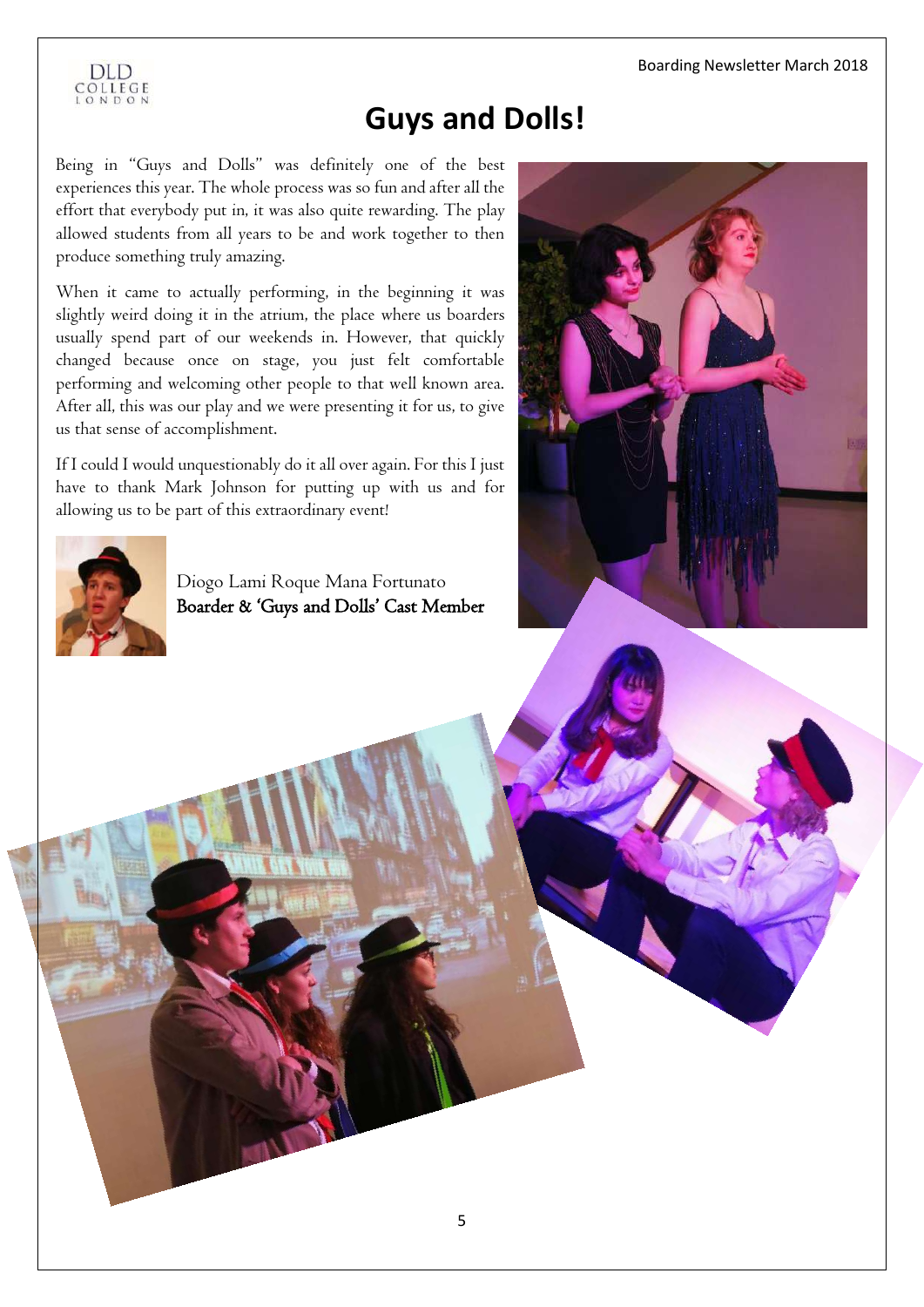

### **Huddle News**

This term in our Huddle meetings we have introduced the Good Egg Award! Each student is given an egg template and writes down a good deed they have done for someone recently. All the eggs are then put into a basket with the Deputy Head of Huddle then selecting the winner at random to receive a prize. The aim of this initiative is to encourage students to be thoughtful and engaging with one another to further evoke a sense of community and it was lovely to see some of the deeds our students had done to support one another. Congratulations to our winners: Fariza Balgimbayeva, Maiden Lim, Adam Linert, Amy Xiao, and Henry Chith.





Also, a big thank you to our recently appointed Heads and Deputy Heads of Huddles who have fully embraced the roles and responsibilities of their new roles by joining food committee meetings and attending Open Evening to welcome and meet prospective students and their parents and give tours of the college and boarding house. They have also been busy gathering the view and opinions of their peers and providing feedback for staff and they are now all busy planning the Huddle Trips for next term.



Emma Finnerty

Houseparent